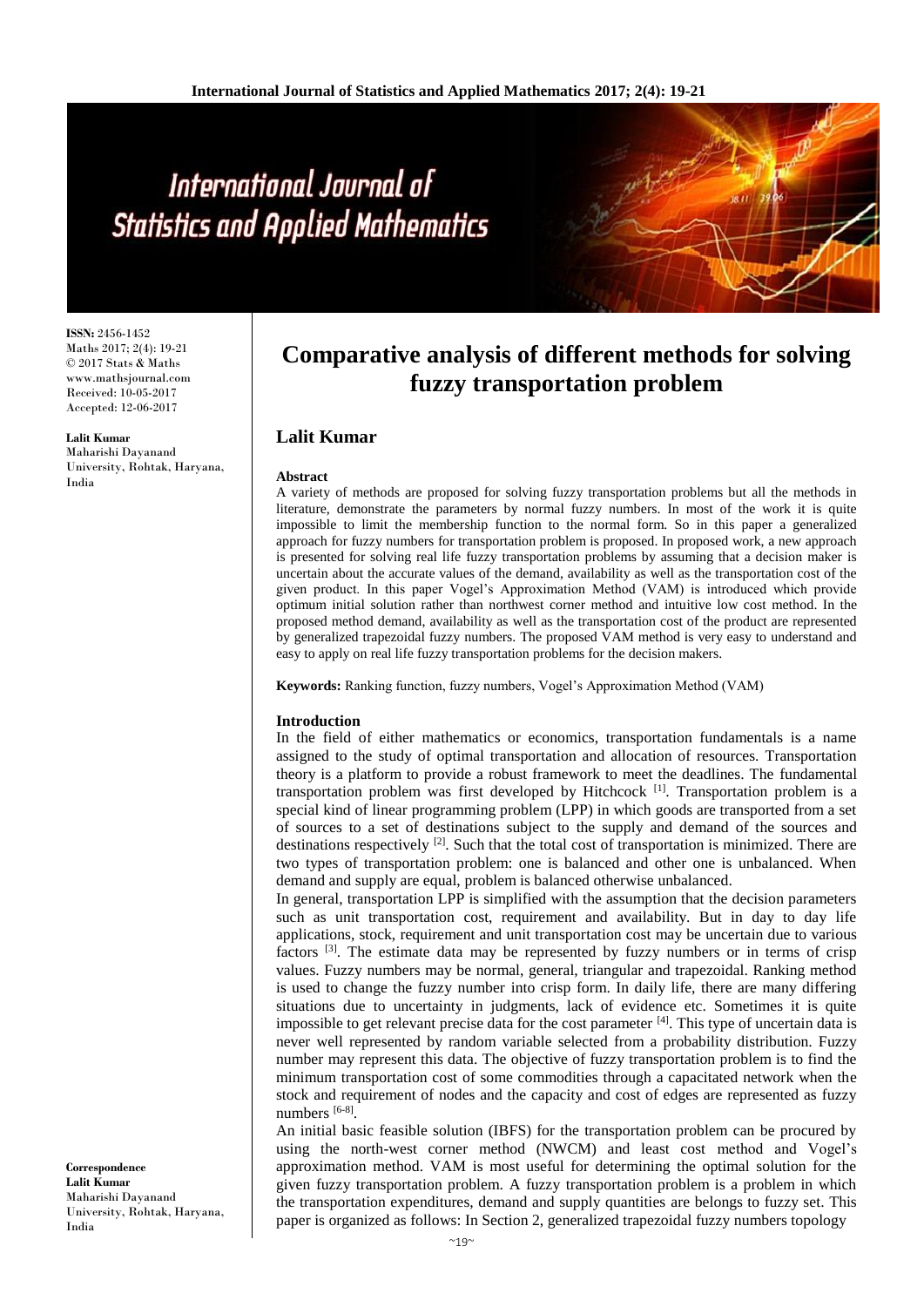International Journal of Statistics and Applied Mathematics

is presented. In Section 3, Different methods to find initial basic feasible solution for transportation problem is presented. Also u-v method is described to find the optimal final solution. The conclusions are discussed in Section 4.

## **Generalized trapezoidal fuzzy number**

A new concept for ranking of generalized trapezoidal fuzzy number is presented using trapezoid as reference point. This Ranking methods map fuzzy number directly in to the real line.

Let  $A = (p1, q1, r1, s1; \omega 1)$  and  $B = (p2, q2, r2, s2; \omega 2)$  be two generalized trapezoidal fuzzy numbers then the following steps to differentiate A and B:

Step 1: Find  $\omega$  = minimum ( $\omega$ 1,  $\omega$ 2)

Step2: Find R (A) =ω  $[(p1+q1+r1+s1)/4]$  and R (B) =ω  $[(p2+q2+r2+s2)/4]$ .

Case 1: If R  $(A) > R$  (B), then A  $>B$  i.e. minimum  $(A, B) = B$ 

Case 2: If R  $(A) < R$  (B), then A<B i.e. minimum  $(A, B) = A$ 

Case 1: If R  $(A) = R$   $(B)$ , then A=B i.e. minimum  $(A, B)$  $=$ A $=$ B

## **Different method**

Any optimize solution for a given transportation problem is solved in two phases:

- 1. Finding the initial basic feasible solution in first phase.
- 2. Second phase involves optimization of the initial basic feasible solution (IBFS) obtained in phase 1.

In order to find the initial basic feasible solution we can use North-west corner cell method, least cost cell method and Vogel's approximation method (VAM).In order to optimizing initial basic feasible solution u-v method is used in this paper.

**Problem:** For the balanced fuzzy transportation problem given below, find the fuzzy quantity of the product transported from each source to various destinations so that the total fuzzy transportation cost is minimum.

|               |    |     | <b>Supply</b> |     |    |     |
|---------------|----|-----|---------------|-----|----|-----|
|               |    | B1  | B2            | B3  | B4 |     |
| <b>Source</b> | A1 |     |               |     |    | 250 |
|               | А2 |     |               |     |    | 350 |
|               | A3 |     |               |     |    | 400 |
| Demand        |    | 200 | 300           | 350 | 50 |     |

The above problem can be solved by above mentioned three methods in order to get IBFS.

## **Method 1: North-west Corner Method**

Firstly, it is cleared that the problem should be balanced otherwise it is made balanced problem by adding dummy row as well column. But here no need to add any dummy cell.



**Fig 1:** Problem solved by north-west corner method

Total cost of transportation is =  $(200*3) + (50*1) + (250*6) +$  $(100*5) + (250*3) + (150*2) = 3700$  RS.

To optimize this initial basic solution u-v method is applied over this problem. First find out the u values (u1, u2, u3) for rows and v values (v1, v2, v3, v4) for columns. Mathematical formula to find u-v values:

**Step 1:**  $U_i + V_j = C_{ij}$  and m+n-1= No. of allocated cells=>3+4-

 $1=6$ Assume  $u1=0$  & Cij values are given in problem  $(3, 1, 6, 5, 3, ...)$ and 2). By using the above relations values are  $u1=0$ ,  $v1=3$ ,  $v2=1$ ,  $u2=5$ ,  $v3=0$ ,  $u3=3$ ,  $v4=-1$ .

**Step 2:** Calculate penalties for unallocated cell  $P_{ij} = U_i + V_j - C_{ij}$ 



 $C13=0+0-7=-7$ ,  $C14=0-1-4=-5$ ,  $C21=5+3-2=6$ ,  $C24=5-1-9=$ 5, C31=3+3-8=-2, C32=3+1-3=1

**Step 3:** If we get zero or less than zero, optimality is reaching and find out the maximum value among all Cij. So C21 gives the maximum positive value and it is the starting point of basic cell. We draw a closed path from this cell and assign negative & positive values shown in above figure. Now by adding and subtracting the new values matrix is shown below. Also repeat step 1 & 2.

C11=0-3-3=-6, C13=0+0-7=-7, C14=0-1-4=-5, C31=3-3-8=-8, C32=3+1-3=1



**Step 4:** Again with the same procedure calculated new Cij values are

C11=0-2-3=-5, C13=0+1-7=-6, C14=0+0-4=-4, C22=4+1-6=-1, C24=4+0-9=-5, C31=2-2-8=-8. Now all values are negative optimality is reached. So total cost can be calculated by this new matrix.